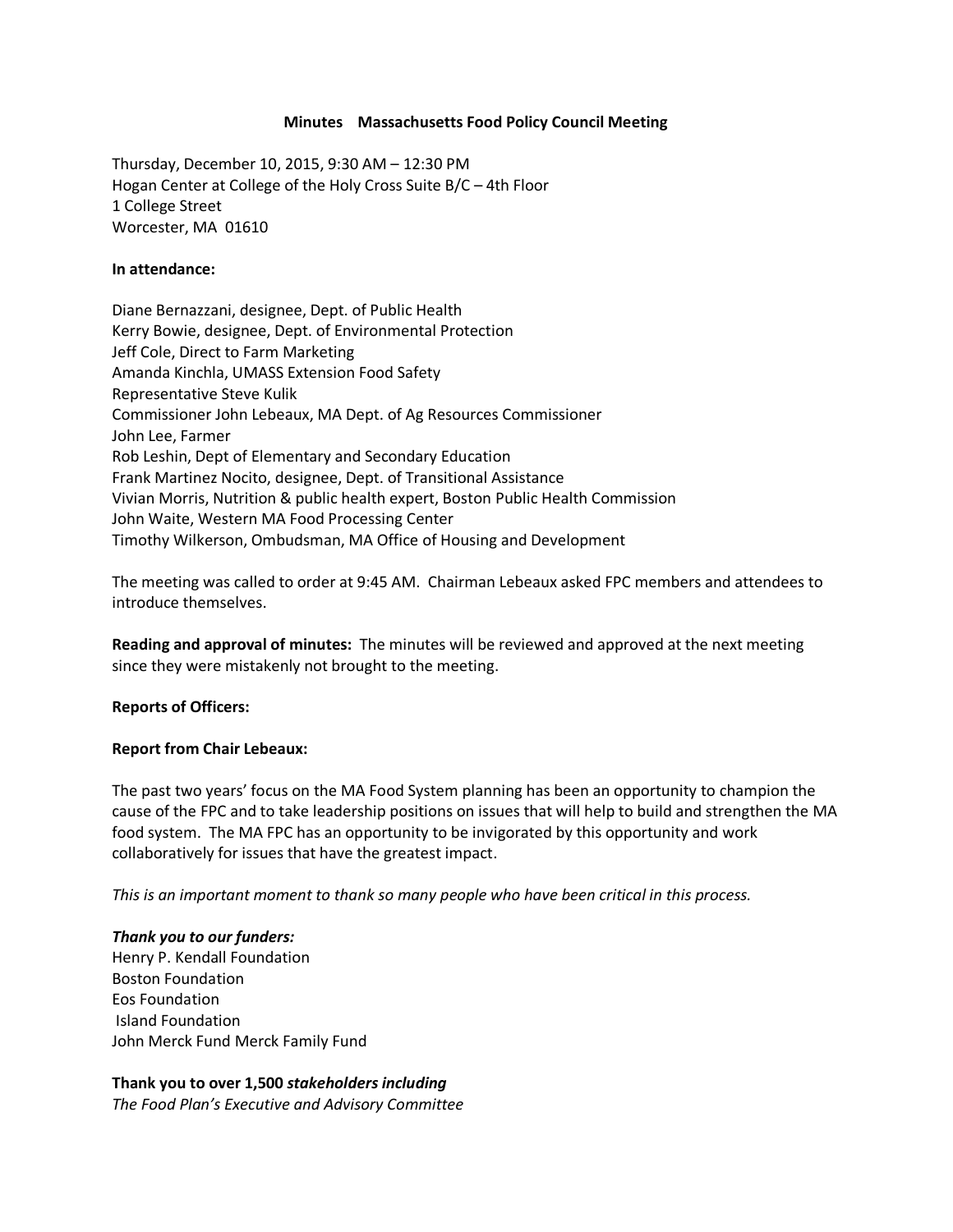*Legislators especially Representative Steve Kulik and Paul Schmidt And all the early work of the MA Food Policy Alliance*

## *Thank you to:*

*Marc Draisen and the staff at MAPC including Winton Pitcoff and the collaborating contract partners including MA Workforce Alliance Pioneer Valley Planning Commission, Franklin Regional Council of Governments, Project Bread and Fertile Ground*

*And finally Christa Drew and the MA FPC Advisory Committee who were early architects of the plan we have today.*

*And thank you to anyone who was inadvertently not given proper attention for their contributions.* 

John Waite shared thanked Bonita Oehlke and MDAR for all the wok regarding the food systems planning.

### **A few announcements:**

Helen Caulton Harris has resigned, who held the position of Local Health Department Representative. We are grateful for her deep knowledge and of her participation in the MA Food Policy Council. We acknowledge that priorities can change or extenuating circumstances can dictate how time is spent. If you have suggestions for her position, please forward them to Commissioner Lebeaux and we will send them to the Governor's office.

# *Proposed Dates for 2016 meetings: (Additional meetings can be added according to need:)*

*Fri. March 10, Boston area Fri. June 3 (site tba) Fri. September 9, Worcester area Fri. Dec 2, Boston area*

Commissioner Lebeaux noted to the Council that they received a copy of the Food Plan last Friday as a PDF file, according to the contract. The contract has the final printed plan as a deliverable for 12.23.15 but it is ready and will be provided today.

**Vice Chair Report:** Rep Steve Kulik also shared a thank you to all the stakeholders for their contributions to the development of the MA Food Systems Plan.

# **Unfinished Business**

# **Report from MA Local Food Action Plan Planning Team**

Marc Draisen: Executive Director, MAPC

Marc Draisen thanked the advisors and executive committee for the food plan systems, members of the Council and the many stakeholders in the food arena, as well as Commissioner Lebeaux and former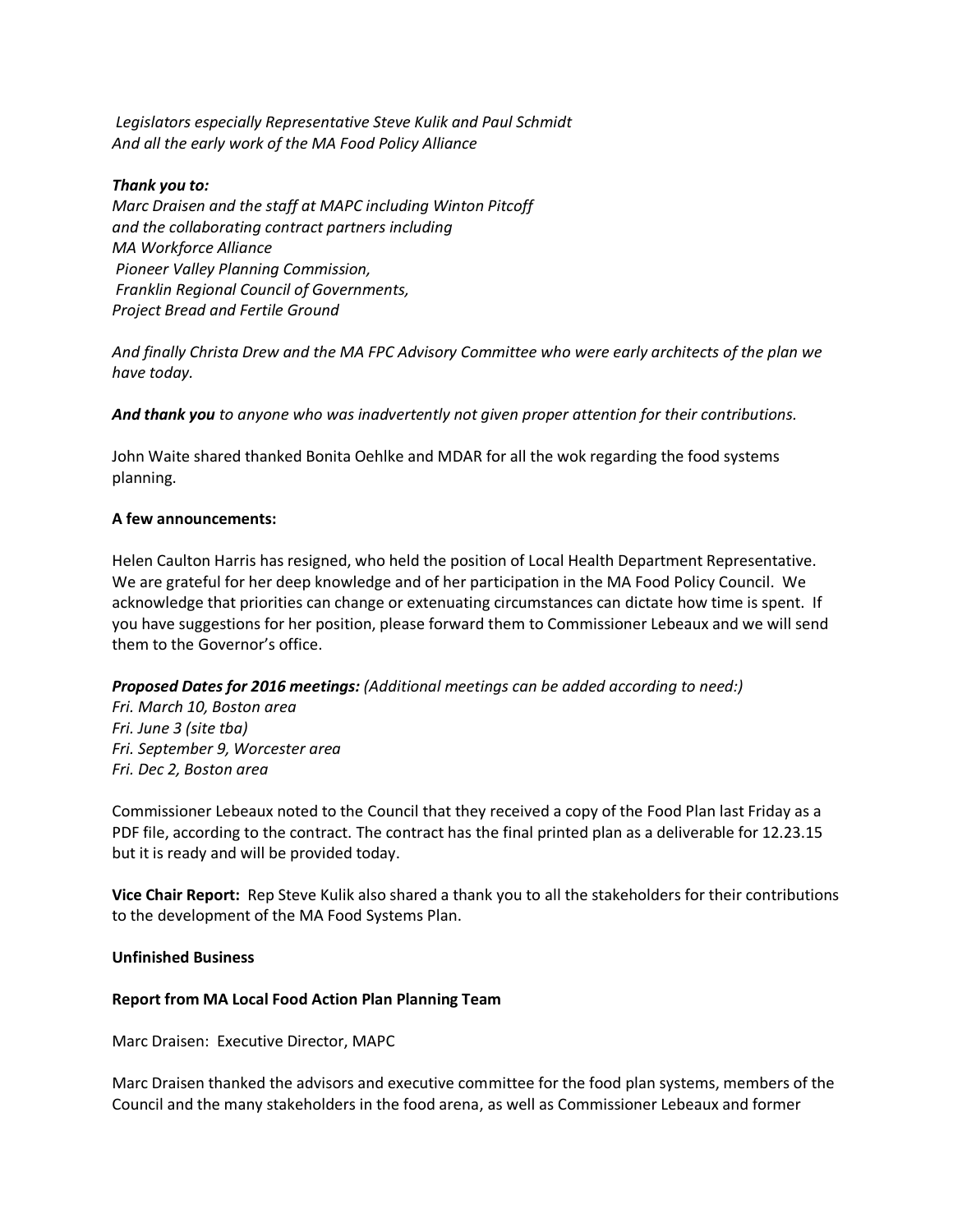Commissioner Watson who focused on the conceptualization of the plan with support from MDAR staff Tara Zadeh and Bonita Oehlke. He also thanked his team leaders including Julie Conroy and Winton Pitcoff, as well as the whole team. He described the plan and noted though local is a cornerstone, there are broad implications and topics and so represents a blueprint going forward for many constituents. He challenged stakeholders to take on yearly priorities. There are many recommendations. Those topics that remained controversial do not have definitive recommendations. If consensus wasn't reached the level of consensus that was reached is also identified in the plan and suggestions around moving forward to reach consensus may be outlined. The plan also identifies actions that require funding and those that don't.

Each member of each team went through each section and identified the more important points as they understood them for today's presentation. Marc Draisen introduced Winton Pitcoff, and noted that it was a pleasure and honor to work together and to produce a document ahead of schedule and on budget.

Winton Pitcoff, Project Manager Metropolitan Area Planning Council and the team provided an update on the plan including: David Elvin, Pioneer Valley Planning Commission Eric Hove, Metropolitan Area Planning Council Mary Praus, Franklin Regional Council on Governments

Heidi Stucker, Metropolitan Area Planning Council

Alex Risley Schroeder, Massachusetts Workforce Alliance

Winton Pitcoff noted he will talk about process and then content. The process included the two week comment period which started on Oct.23, Food Day. There was good feedback but not a lot, which means to them that much of the plan was on target. One goal of the comment period was to provide a chance for outlying voices to be heard. Comments from some 45 people and organizations are included in the plan appendix as a result of the comment period. The team responded to each and every comment. Food Day event was a strong event to promote the goals and increase awareness of the plan. After the State House event, there was a panel at the Boston Public Market kitchen on the food plan that was standing room only. The plan is a consensus document with 120 pages of goals and recommendations. Some good press was generated, especially in western MA. The Food for Good conference with US Representative McGovern, in western MA, included an opportunity to promote the plan and discuss it with the Congressman. A legislative tour at the Franklin County CDC was another opportunity. There have had a number of meetings about implementation to make sure the report has a long life beyond today.

Winton Pitcoff said that the key to success is a team that works harder and is smarter than you and has a good sense of humor. The team has coded and created a relational matrix of all the recommendations which received positive feedback. He noted it was hard not to check every box because all items are connected and everything that is represented in the plan is an entry point to the initial goals set out for the plan.

Mary Praus focused on food plan goals related to increased food production. Increased production relies on access to land. We have some of the most fertile soils and the most expensive land costs in the nation and perhaps the world. A focus on encouraging more land trusts and municipalities to lease conservation land that they own to farmers would be helpful as well as encouraging the use of suitable publicly-owned land for farming. The real estate market isn't working for farmers. The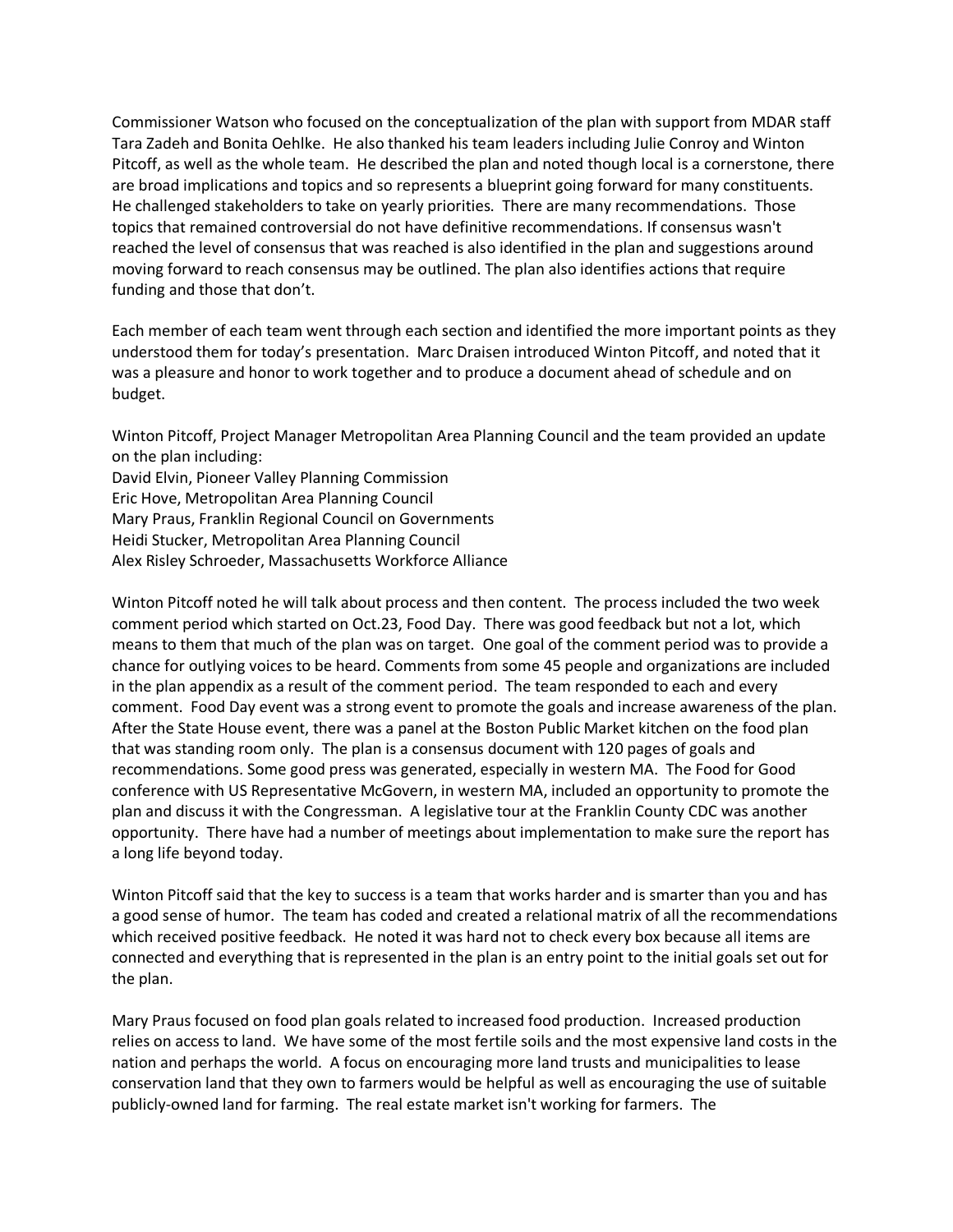recommendations in this section formed early on in the process. There are existing programs that peck away at these recommendations but there needs to be a state wide concerted effort. These goals are closely tied to food production, equity and economic development. People, especially in urban areas, need to have affordable access to land. Potentially, municipalities could see a modest income stream that could be invested back into the land. These are achievable and tangible in the short - medium time frame. There should be a clearing house for available land. MAPC is working with the Baker Administration on open and underutilized land, beyond land for sale.

Question: Is there an inventory of land. Answer: some lists but not all encompassing. Work is underway and a clearing house could be a useful part of a larger system. They are also looking at churches, schools and private holders of land that could be available for leasing.

Winton Pitcoff reported on the farming group, a wide collection of people. What stayed at the top of the list was education and UMASS extension. Some remembered the days when Extension provided many services. The most sobering statistic is that Extension is supported at about 1/3 of the funds that it received in the 1980's. There needs to be more resources for Extension, especially around new Regulations. As they are promulgated there is a critical need for education so producers understand what is needed to comply. UMASS was identified in plan as the best option to provide that education. Extension came up in every working group and it is implicit in the plan that additional resources are required to make it work. Significant Council comment ensued on the need for a well funded and functioning Extension and University (in general) system, and in particular to implementation of the Food Safety Modernization Act.

Heidi Stucker: Increasing local seafood supply and distribution in MA with a focus on developing markets and supporting healthy marine eco systems are important. MA ranks third nationally for value of seafood landing. UMASS Boston provides much of the research on shell fish. They and Green Harbor are doing oyster restoration projects in Wellfleet. Using underutilized species and invasive species such as green crab will also be important along with developing familiarity of these by MA residents. Market development in fact is pervasive among all the groups. Implementation will continue to support ongoing programs as well as expanding those opportunities and expand local seafood markets. The suggestion that fisheries be represented on the FPC was noted. Comment noted financial figures include both on shore and off shore production and the opportunity to sell local fish locally.

David Elvin: Food Access, Security and Public Health to increase the role of anchor institutions to be able to support non-profit hospitals to increase the community benefits they provide. 2/3 of MA Hospitals are non-profit and must support community health. Veggie prescription programs and similar programs are very important. Healthcare without Harm will be documenting 80 programs across the state. A healthcare representative should be on the agenda or be included as a member. Vivian Morris notes: Boston Medical is helping families, especially younger families, by teaching cooking skills. There is opportunity for Hospitals to incorporate teaching kitchens to teach how to take what is available and turn it into healthy dinner.

Eric Hove: Inputs working group. Focus on surplus food and increasing food donations and the resulting economics of job creation, environmental benefits from reduction of waste, and equity. One in six children in MA is food insecure. There is important work going on now but the potential is there to be more effective. MA has put in place the commercial organic food ban - almost a million tons a year. EPA has an inverted triangle to reduce food waste to landfill the smallest amount. First step should be diversion. At the top of the list: limit waste of food grown in MA.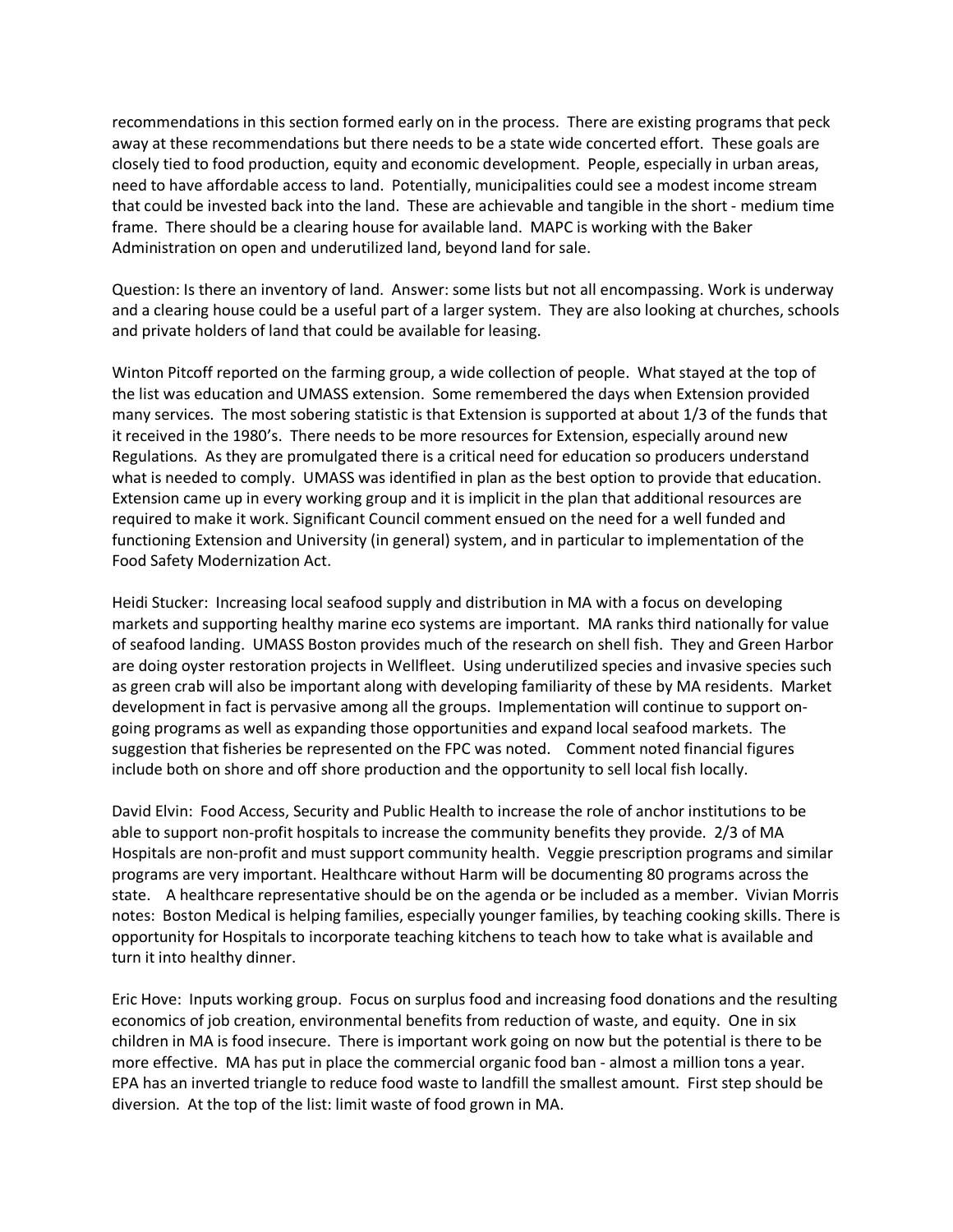Alex Risley Schroeder: Two workforce development themes. 1) The need to have stronger relationships across all food sectors. 2) Better use of existing workforce development services. The workforce training grant to improve skills for employees is a concrete way of supporting businesses. Long term two actions to meet evolving conditions - build career pathways and shared labor pools. Career pathway development meets both business and worker needs. These pathways meet both needs. She notes the marketing in the plan, the total value of businesses in the food system, and the overall economic development inherent in the plan, and points out appendix X is the entire report on workforce.

### **Food Plan discussion**

Strategies for implementation for extension can include new leadership coming to Extension. MAPC and other RPAs are interested in helping to pursue the advocacy for UMASS and have a role including public education about what we have lost.

Following the money in the plan and where resources are will be part of implementation and he notes the Boston Public Market and Commonwealth Kitchen as resources.

The timing is good. With new leadership it's possible to engage the board of public overseers and Dean Goodwin about the role that extension can play. And there is action item for the Waltham Station and support of urban ag and homesteaders. FMSA rule info has gone out which is also serendipitous.

Nine Buy Locals believe in educating retailer and growers including all end users.

The excel spreadsheet was very helpful, developed by David Elvin.

MOBD is involved in external engagement during state regulation review and overhauls - to amend, repeal or renew of the 1,700 regulations. MOBD will pull out every regulation impacting the food plan recommendations as part of a larger plan relating to the past 12 months that will be given to Administration and Finance. Compared to other states, MA is actually is not heavily regulated. It means a lot to be able to cite specific regulations that need to be tweaked or updated to reflect the 21st century. People understand the importance of this plan and everyone who helped to produce the report, including state agencies, should be congratulated.

Discussion ended and Commissioner Lebeaux asked for official action by the council.

**Moved to accept the MA Local Food Action Plan as the completed final deliverable, prepared in accordance with the terms of the contract between the Commonwealth of Massachusetts and the Metropolitan Area Planning Council** was made by John Lee and Seconded by Representative Kulik. **The motion carried on unanimous voice vote.** 

### **New Business**

### **Implementation discussion**

Cris Coffin, American Farmland Trust & Jessica del Rosario, MA Convergence Partnership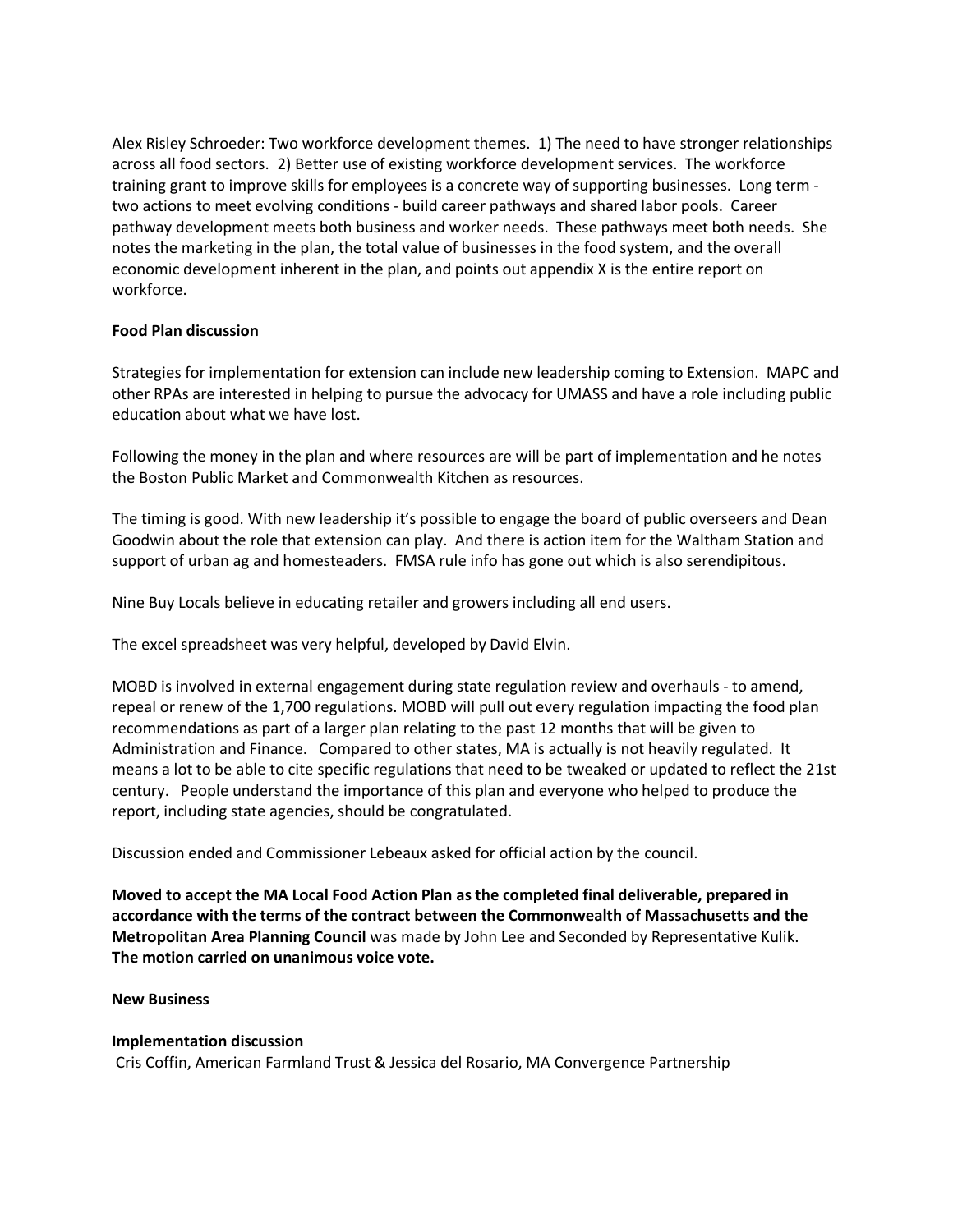Implementation Discussion: There is an implementation chapter with three bodies: FPC, legislative caucus, and a collaborative body of engaged stakeholders. What is this collaborative body? The plan steering committee was engaged to think about this and propose the name of the body be: MA Food System Collaborative, whose purpose is to promote and facilitate the implementation of this plan by taking advantage of the momentum and engagement that has happened so far.

Between now and March is the creation phase with year one of action starting in March. For the interim, the proposal is to utilize those of the existing leadership, who choose to serve, as well as other people who have been engaged including the plan, to create a steering committee and advisory committee to lead organizing around implementation. A focus will be to round out the Collaborative to have the expertise and skills needed including racial, geographic and gender diversity. A proposed early focus for this collaborative is;

- 1) outreach and network building, building awareness of the plan, and education,
- 2) working with the FPC and legislature to advance early focus areas

3) work with partners across the state and develop a budget and then funding to work on plan implementation.

In the very short term, a fiscal agent will be secured as well as fundraising. Winton has been engaged for this interim period to maintain momentum and think through from process of planning to process of implementation including an RFR and a goal to have the person in place by the end of 2016.

A number of people have been involved in these discussions. The purpose is to foster implementation actions in the plan along with activity well beyond immediately communicating the plan. Work areas include a focus on opportunities and gaps, e.g. identifying where there are not organizations and networks already working and determining what can be done to advance those goals, and how best to support existing work. For example farm to school already exists so maybe there is no need for significant action except to partner where help is needed.

One of the first things is to identify who is doing what in the plan. Then understand where the collaborative best puts forth its efforts based on need and opportunity to focus. For example, one of the early things we might help with is working with the administration on the regulations. Other elements to resolve include clarifying the relationship with the FPC. This evolving conversation includes being supportive of the FPC and taking steps towards implementation and to advocate for FPC priorities. A close and constructive engagement with the FPC assumes there will be regular dialogue and discussions.

# Discussion:

Comment from Jeff Cole: It was noted that previous speakers have said FPC should identify priorities. The plan's Executive Committee does not like the term priority and has said it is more helpful and accurate instead to identify areas of focus and that those areas should be generated through the metrics of-reasonable, achievable, long-term, short-term, and importance to each of the main goals.

Response: Yes and there will be opportunities for new participants and significant projects with many stakeholders to move discrete parts of the food play forward. This is intended to be broad and collaborative - see Jessica - Winton or Cris if you are interested. The funders who have made a commitment to help this collaborative move forward were thanked.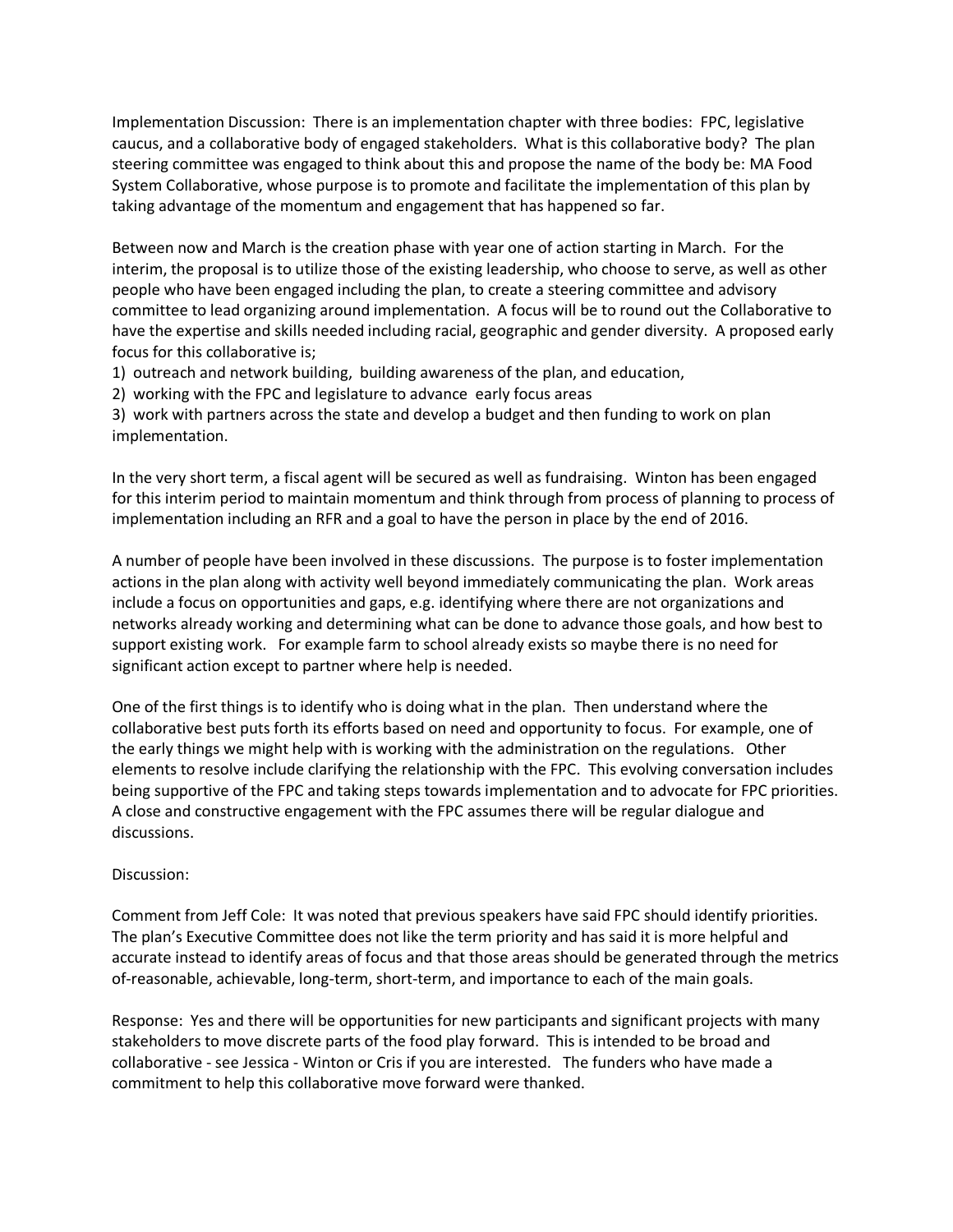Question from Jay Harrison: What is the connectivity and communication for state level work? How will the community based work fall out? In Lynn for example, there is an effort to use some of these recommendations. How will grass level work connect with this group and the Food Policy Council?

Response: This is an early stage of implementation. We are in the early stages of figuring out how we want to be supportive of local efforts and how we can. You'll hear more about this but we are also interested to hear what you suggest. How can the collaborative be supportive of local efforts? Should listening sessions be considered?

Response: The process is not just about connecting groups with the plan but also lifting up some of the great work that is being done and connecting these groups - maybe communities of practice - creating those kinds of connections - and then building a base.

Question: What's the process for establishing costs in the plan?

Response: That will be part of the implementation process and will occur where there is leadership and champions. Some items are no cost as well as some with larger price tags.

Comment from Representative Kulik: This is very exciting and the collaborative could be very helpful. There has been a small group of legislators in these conversations and there will be outreach to have more. Grass roots efforts would help build legislative support, especially for low and no cost items in the short term. The legislative caucus has been rejuvenated now with 60 members and perhaps a subcommittee with food and land issues will help develop legislation. There may be constraints this year since revenue is coming in below expectation. The FPC and the new group can help with areas of focus. There is gratitude for taking the momentum from this plan to move forward.

Comment from Commissioner Lebeaux: It makes sense to strike while the iron is hot. There's a lot of enthusiasm. The Governor's office is interested in the plan. This is a multiyear process but it makes sense to get the ball rolling. FPC members should identify initial focus items. It's a short timeline, but with some areas of focus suggested the FPC can weigh in and vote on what to pursue, and publically discuss the plan with the speaker, senate, and the Governor. Winton is available as a resource and can help agencies or with the Council as a whole.

Comment from Tim Wilkerson: The Food System is evolving ways that can be identified by sectors as mature, emerging and start-up fields. It makes sense to think of using technology and think about how we can collaborate and also lead by finding holes for legislative leaders. Workforce development backbone can be supported by using the state's vocational schools.

Comment from Frank Martinez-Nocito: Continuing between the plan's Executive Committee and this new group will be helpful. What will be the future of the Advisory Committee to the Council?

Commissioner Lebeaux challenged the FPC for next steps. He asked **a**gency and all members to review relevant sections of the plan and report out 10 - 12 priorities at the next FPC meeting. Agency members can identify principles in the plan that aligns with each agency.

# **Exploring synergies with the Massachusetts Food System Plan**

Donna Lombardi, Director of Nutrition, Worcester Public Schools Tim Gray, Food Service Administrator, Springfield Public Schools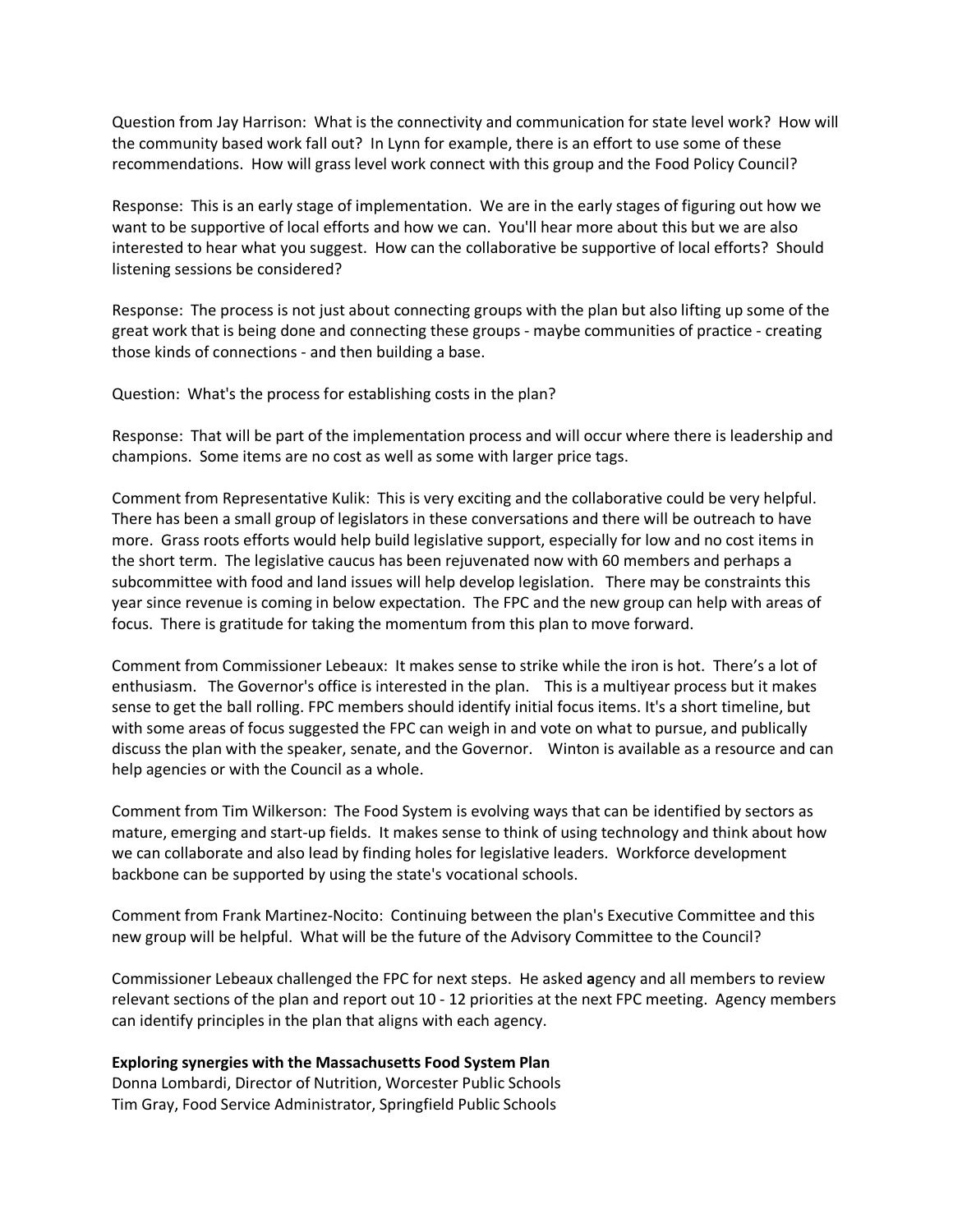Mark Jeffrey, Sodexo District Manager, Springfield Public Schools Andrea Silbert, Eos Foundation Scott Richardson, Northbound Ventures

Eos was an early funder of the MA Food Plan.

The work of school foodservices is cross cutting with all topics in the food plan with a focus to fight hunger in MA. What can be done significantly and sustainably in MA? Universal free breakfast before the bell programs are hard to implement and funding is needed. Breakfast in the Classroom is a game changer and Eos has a \$12,500 grant to any school for Breakfast in the Classroom.

Recommendations:

1) Help Eos get more school buy-in

2) Create no less than 3 school commissary kitchens using local food to bring economy of scale to local, healthy food preparation.

There are built in preferences for locally grown and limited availability of product for Breakfast in the Classroom programming. It would be helpful to strip away the nuances and create a healthy atmosphere. With the implementation of central kitchens there will be capacity to provide more scratch cooking and shift schools away from the pre-packaged foods.

Springfield is further along in a commissary process - bonded for a warehouse - to support Springfield school program that will incorporate student learning and reduce costs and logistics.

Sodexho envisions these commissaries as nutrition and training centers to support Breakfast in the Classroom (BIC). Sodexho is in the middle of a three year rollout plan. The challenge is a sustainable source of local products to support BIC. They have to be ahead of the curve to prepare breakfast and need new products that meet all the nutritional and other requirements. Most schools currently have no ability to dovetail farm to school other than putting an apple or other non processed food on the menu. In the field to freezer program:, there is often inadequate freezer space and difficulty putting scratch cooking BIC to be able to serve breakfast the next day.

The foodservice industry is very low margin and even lower in schools. How can more local product be used and provide sustainability to farmers as well as to school meal programs? Scale is needed Regional assets may bring meaningful economics of scale for smaller districts. There will be a scan of assets, looking at existing capacity in existing facilities and other partnerships, with a highlight where the benefits and needs are to inform what distributors are looking for.

Rob Leshin thanked Eos and the presenters for introducing this concept to the FPC. He is supportive of this program and noted that Community Eligibility Provision (CEP). This is MA's 3rd year participation, based on direct certification. MA has 50 districts and 20% of students in MA attend a CEP school. Of these 200,000 students, 25% attend Worcester and Springfield Public Schools, a testament to their work and the need of the commissary discussion to be able to increase the quantity of the meals and increase the quality.

Question: Do the commissaries and their location relate to the supply chain? Do they need to be new construction or can they utilize existing dormant structures that would be fitted with new kitchens. Could City Fresh be a part of it?